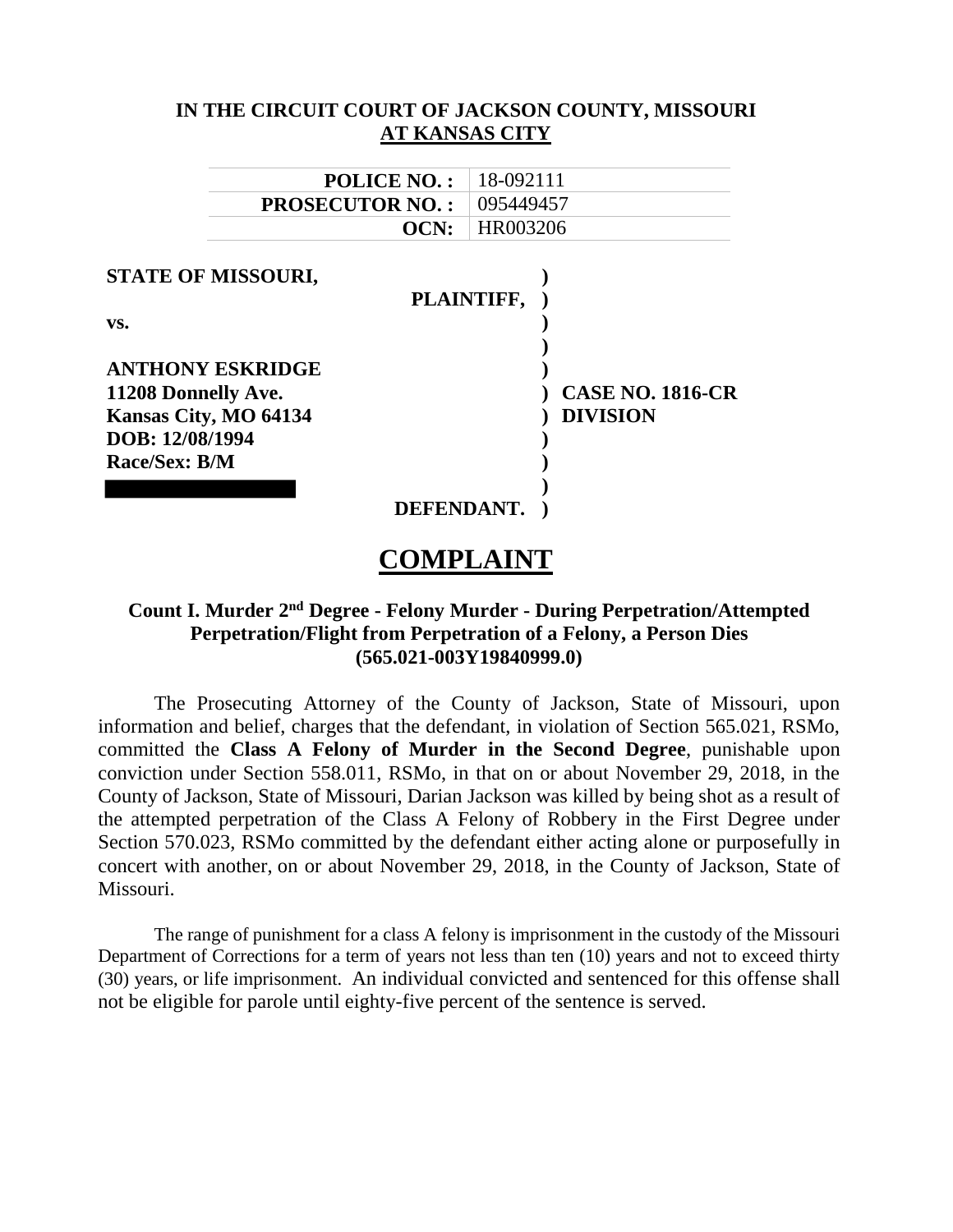#### **Count II. Armed Criminal Action (571.015-001Y19755299.0)**

The Prosecuting Attorney of the County of Jackson, State of Missouri, upon information and belief, charges that the defendant, in violation of Section 571.015, RSMo, committed the **Felony of Armed Criminal Action**, punishable upon conviction under Section 571.015.1, RSMo, in that on or about November 29, 2018, in the County of Jackson, State of Missouri, the defendant either acting alone or purposefully in concert with another committed the felony of Murder in the Second Degree charged in Count I, all allegations of which are incorporated herein by reference, and the defendant committed the foregoing felony of Murder in the Second Degree by, with and through, the knowing use, assistance and aid of a deadly weapon.

The range of punishment for the offense of Armed Criminal Action in violation of section 571.015 RSMo. is imprisonment in the custody of the Missouri Department of Corrections for a term of years not less than three (3) years without eligibility for parole, probation, conditional release or suspended imposition or execution of sentence for a period of three (3) calendar years. Any punishment imposed pursuant to section 571.015 RSMo. shall be in addition to any punishment provided by law for the crime committed by, with, or through the use, assistance, or aid of a dangerous instrument or deadly weapon.

## **Count III. Attempted Robbery - 1st Degree (570.023-001Y20171299.1)**

The Prosecuting Attorney of the County of Jackson, State of Missouri, upon information and belief, charges that the defendant, in violation of Section 570.023, RSMo, committed the **Class B Felony of Attempted Robbery in the First Degree**, punishable upon conviction under Section 558.011, RSMo, in that on or about November 29, 2018, in the County of Jackson, State of Missouri, the defendant either acting alone or purposefully in concert with another, attempted to forcibly steal a firearm in the possession of by demanding the gun from , which was a substantial step toward the commission of the offense of Robbery in the First Degree, and done for the purpose of committing such Robbery in the First Degree, and in the course thereof defendant was armed with a deadly weapon.

The range of punishment for a class A felony is imprisonment in the custody of the Missouri Department of Corrections for a term of years not less than ten (10) years and not to exceed thirty (30) years, or life imprisonment. An individual convicted and sentenced for this offense shall not be eligible for parole until eighty-five percent of the sentence is served.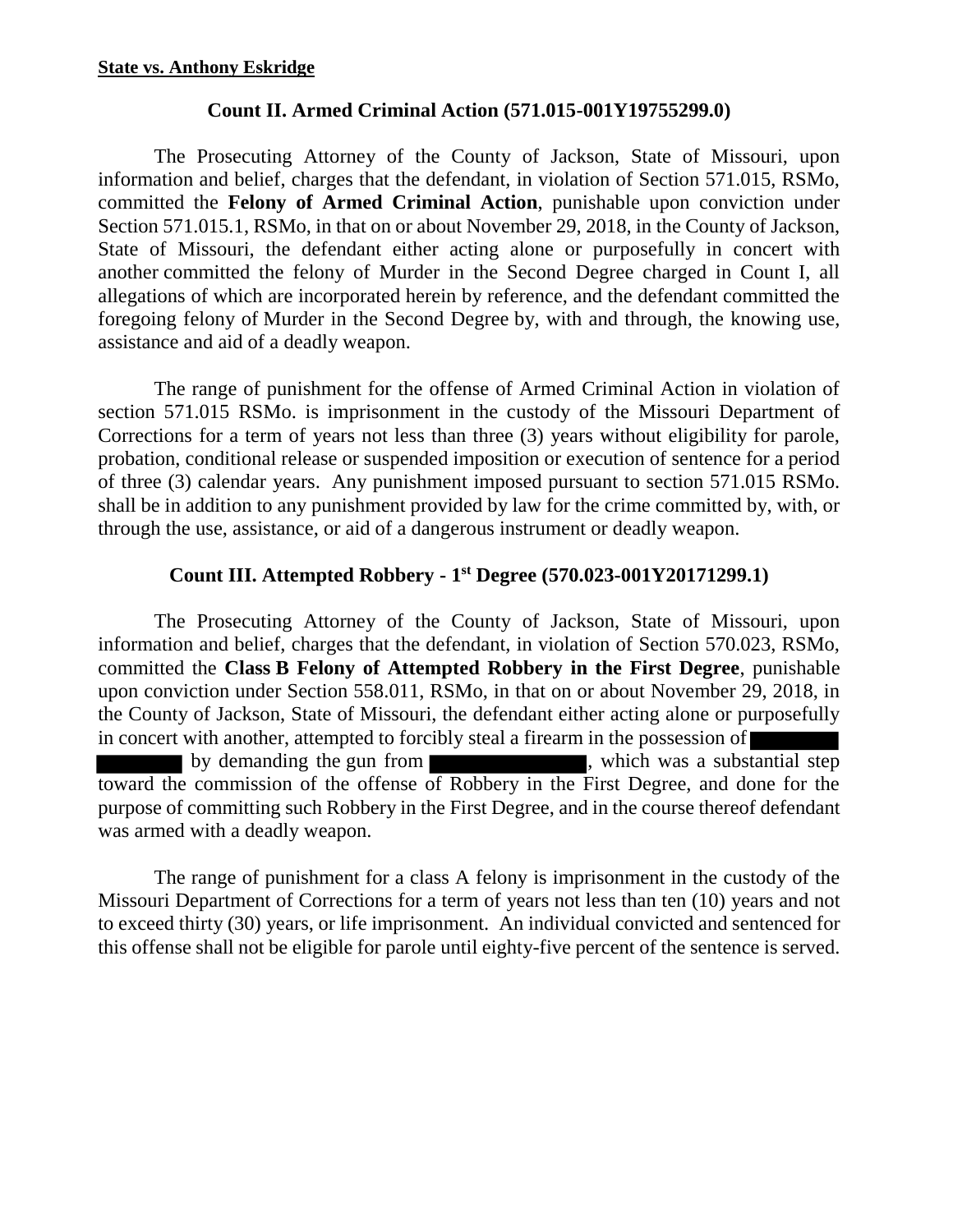#### **Count IV. Armed Criminal Action (571.015-001Y19755299.0)**

The Prosecuting Attorney of the County of Jackson, State of Missouri, upon information and belief, charges that the defendant, in violation of Section 571.015, RSMo, committed the **Felony of Armed Criminal Action**, punishable upon conviction under Section 571.015.1, RSMo, in that on or about November 29, 2018, in the County of Jackson, State of Missouri, the defendant committed the felony of Attempted Robbery in the First Degree charged in Count III, all allegations of which are incorporated herein by reference, and the defendant committed the foregoing felony of Attempted Robbery in the First Degree by, with and through, the knowing use, assistance and aid of a deadly weapon.

The range of punishment for the offense of Armed Criminal Action in violation of section 571.015 RSMo. is imprisonment in the custody of the Missouri Department of Corrections for a term of years not less than three (3) years without eligibility for parole, probation, conditional release or suspended imposition or execution of sentence for a period of three (3) calendar years. Any punishment imposed pursuant to section 571.015 RSMo. shall be in addition to any punishment provided by law for the crime committed by, with, or through the use, assistance, or aid of a dangerous instrument or deadly weapon.

## **Count V. Assault 1st Degree or Attempt - Serious Physical Injury or Special Victim (565.050-001Y19841399.0)**

The Prosecuting Attorney of the County of Jackson, State of Missouri, upon information and belief, charges that the defendant, in violation of Section 565.050, RSMo, committed the **Class A Felony of Assault in the First Degree**, punishable upon conviction under Section 558.011, RSMo, in that on or about November 29, 2018, in the County of Jackson, State of Missouri, the defendant knowingly caused serious physical injury to **by shooting** 

The range of punishment for a class A felony is imprisonment in the custody of the Missouri Department of Corrections for a term of years not less than ten (10) years and not to exceed thirty (30) years, or life imprisonment. An individual convicted and sentenced for this offense shall not be eligible for parole until eighty-five percent of the sentence is served.

## **Count VI. Armed Criminal Action (571.015-001Y19755299.0)**

The Prosecuting Attorney of the County of Jackson, State of Missouri, upon information and belief, charges that the defendant, in violation of Section 571.015, RSMo, committed the **Felony of Armed Criminal Action**, punishable upon conviction under Section 571.015.1, RSMo, in that on or about November 29, 2018, in the County of Jackson, State of Missouri, the defendant committed the felony of Assault in the First Degree charged in Count V, all allegations of which are incorporated herein by reference, and the defendant committed the foregoing felony of Assault in the First Degree by, with and through, the knowing use, assistance and aid of a deadly weapon.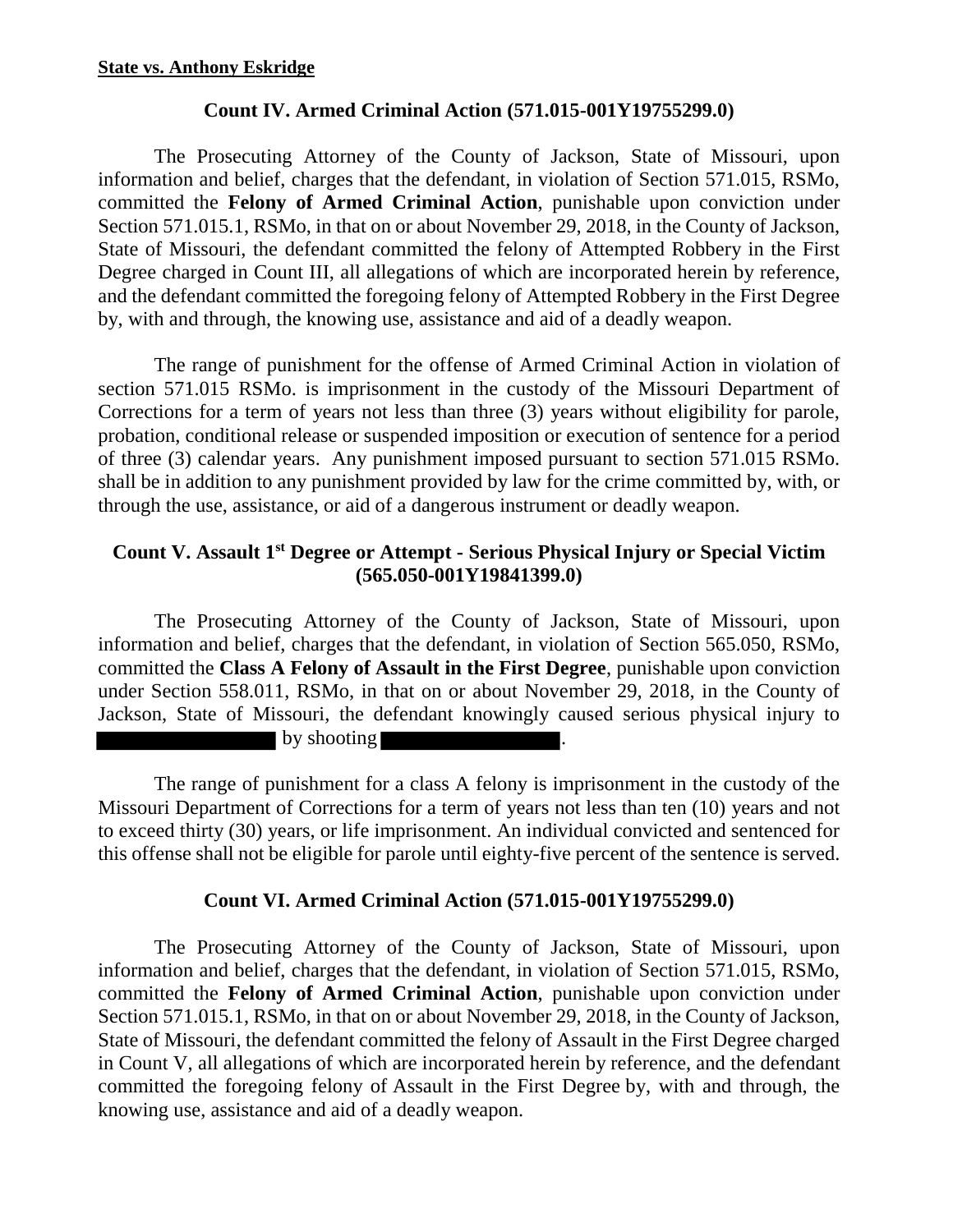#### **State vs. Anthony Eskridge**

The range of punishment for the offense of Armed Criminal Action in violation of section 571.015 RSMo. is imprisonment in the custody of the Missouri Department of Corrections for a term of years not less than three (3) years without eligibility for parole, probation, conditional release or suspended imposition or execution of sentence for a period of three (3) calendar years. Any punishment imposed pursuant to section 571.015 RSMo. shall be in addition to any punishment provided by law for the crime committed by, with, or through the use, assistance, or aid of a dangerous instrument or deadly weapon.

#### **Count VII. Assault 1st Degree or Attempt (565.050-002Y19791399.0)**

The Prosecuting Attorney of the County of Jackson, State of Missouri, upon information and belief, charges that the defendant, in violation of Section 565.050, RSMo, committed the **Class B Felony of Assault in the First Degree**, punishable upon conviction under Section 558.011, RSMo, in that on or about November 29, 2018, in the County of Jackson, State of Missouri, the defendant shot **1996**, and such conduct was a substantial step toward the commission of the offense of Assault in the First Degree of , and was done for the purpose of committing such assault.

The range of punishment for a class B felony is imprisonment in the custody of the Missouri Department of Corrections for a term of years not less than five (5) years and not to exceed fifteen (15) years. An individual convicted and sentenced for this offense shall not be eligible for parole until eighty-five percent of the sentence is served.

## **Count VIII. Armed Criminal Action (571.015-001Y19755299.0)**

The Prosecuting Attorney of the County of Jackson, State of Missouri, upon information and belief, charges that the defendant, in violation of Section 571.015, RSMo, committed the **Felony of Armed Criminal Action**, punishable upon conviction under Section 571.015.1, RSMo, in that on or about November 29, 2018, in the County of Jackson, State of Missouri, the defendant committed the felony of Assault in the First Degree charged in Count VII, all allegations of which are incorporated herein by reference, and the defendant committed the foregoing felony of Assault in the First Degree by, with and through, the knowing use, assistance and aid of a deadly weapon.

The range of punishment for the offense of Armed Criminal Action in violation of section 571.015 RSMo. is imprisonment in the custody of the Missouri Department of Corrections for a term of years not less than three (3) years without eligibility for parole, probation, conditional release or suspended imposition or execution of sentence for a period of three (3) calendar years. Any punishment imposed pursuant to section 571.015 RSMo. shall be in addition to any punishment provided by law for the crime committed by, with, or through the use, assistance, or aid of a dangerous instrument or deadly weapon.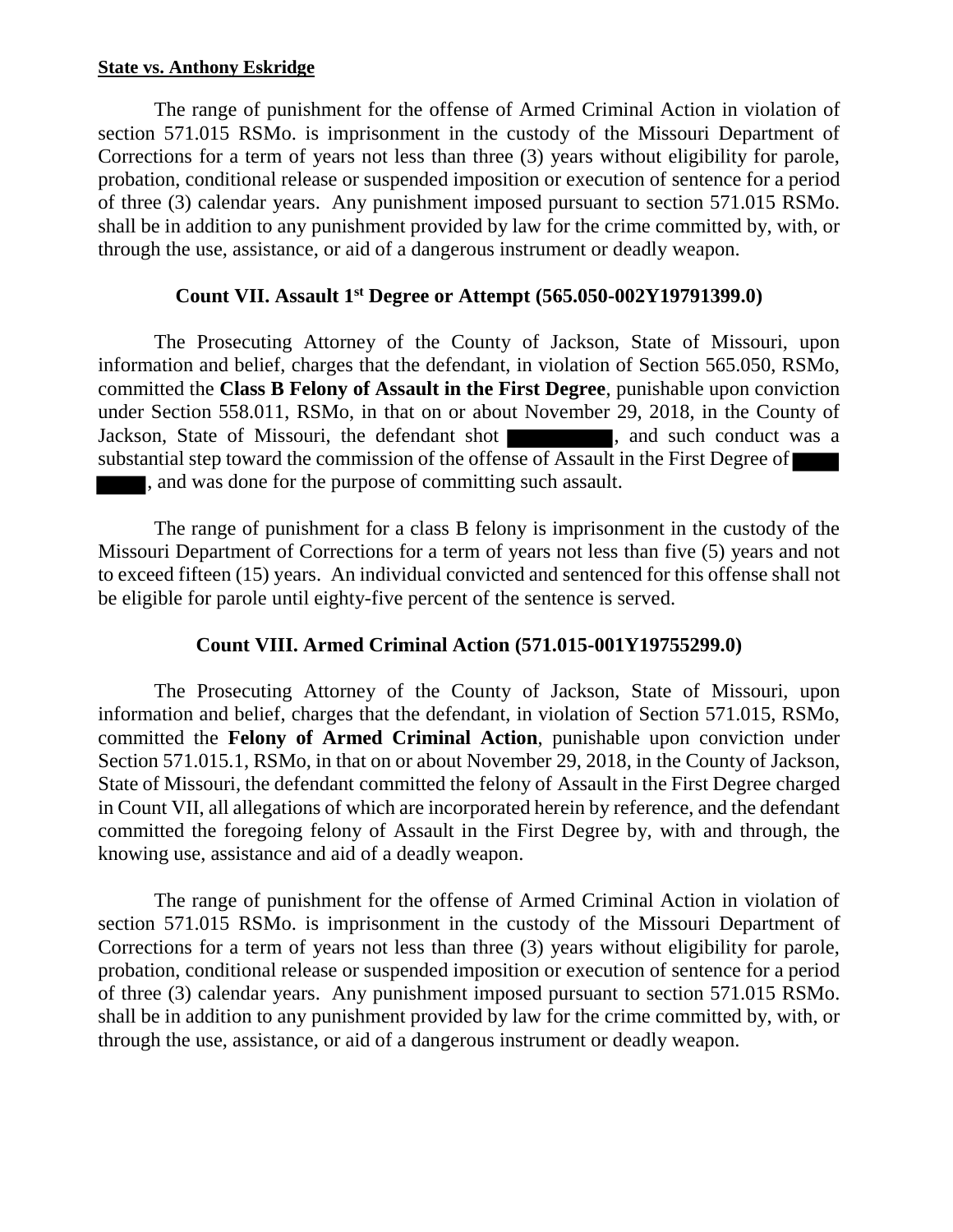#### **State vs. Anthony Eskridge**

The facts that form the basis for this information and belief are contained in the attached statement(s) of facts, made a part hereof and submitted as a basis upon which this court may find the existence of probable cause.

Wherefore, the Prosecuting Attorney prays that an arrest warrant be issued as provided by law.

#### **JEAN PETERS BAKER**

 Prosecuting Attorney Jackson County, Missouri By,

> */s/ Sarah A. Castle* Sarah A. Castle (#64770) Assistant Prosecuting Attorney 415 East 12th Street, 11th Floor Kansas City, MO 64106 (816) 881-3517 scastle@jacksongov.org

#### **WITNESSES:**

- 1. The Prosecuting Atty. Office, 415 E 12th St, Kansas City, MO
- 2. **The Example 2. Security.** Prosecuting Atty. Office, 415 E 12th St, Kansas City, MO
- 3. SGT Cliff Balicki, 1125 Locust, Kansas City, MO 64106
- 4. PO Stephen M. Berg, 1125 Locust, Kansas City, MO 64106
- 5. , Prosecuting Atty. Office, 415 E 12th St, Kansas City, MO 64106
- 6. PO Jacob Bustamante, 1125 Locust Street, Kansas City, MO 64106
- 7.
- 8. SGT Martin A Cobbinah, 1125 Locust, Kansas City, MO 64106
- 9. PO Jackson Colwell, 1125 Locust, Kansas City, MO 64106
- 10. SGT Andrew G. Dorothy, 1125 Locust, Kansas City, MO 64106
- 11. DET Scott M. Emery, 1125 Locust, Kansas City, MO 64106
- 12. , Prosecuting Atty. Office, 415 E 12th St, Kansas City, MO 64106
- 13. PO Justin P. Forrest, 1125 Locust, Kansas City, MO 64106
- 14. The secretion of the Atty. Office, 415 E 12th St, Floor 11, Kansas City, MO
- 15. PO Edwin Gordillo, 1125 Locust, Kansas City, MO 64106
- 16. DET Thomas M. Hammond, 1125 Locust, Kansas City, MO 64106
- 17. PO Richard L. Hart, 1125 Locust, Kansas City, MO 64106
- 18. The Prosecuting Atty. Office, 415 E 12th St, Kansas City, MO 64106
- 19. , Prosecuting Atty. Office, 415 E 12th St, Kansas City, MO 64106
- 20. DET Michael B. Luster, 1125 Locust, Kansas City, MO 64106
- 21. DET Scott P. Mullen, 1125 Locust, Kansas City, MO 64106
- $22.1$
- 23. DET Hobart D. Price, 1125 Locust, Kansas City, MO 64106
- 24. PO Daniel Quiles, 1125 Locust, Kansas City, MO 64106
- 25. PO Vincent Reyes, 1125 Locust, Kansas City, MO 64106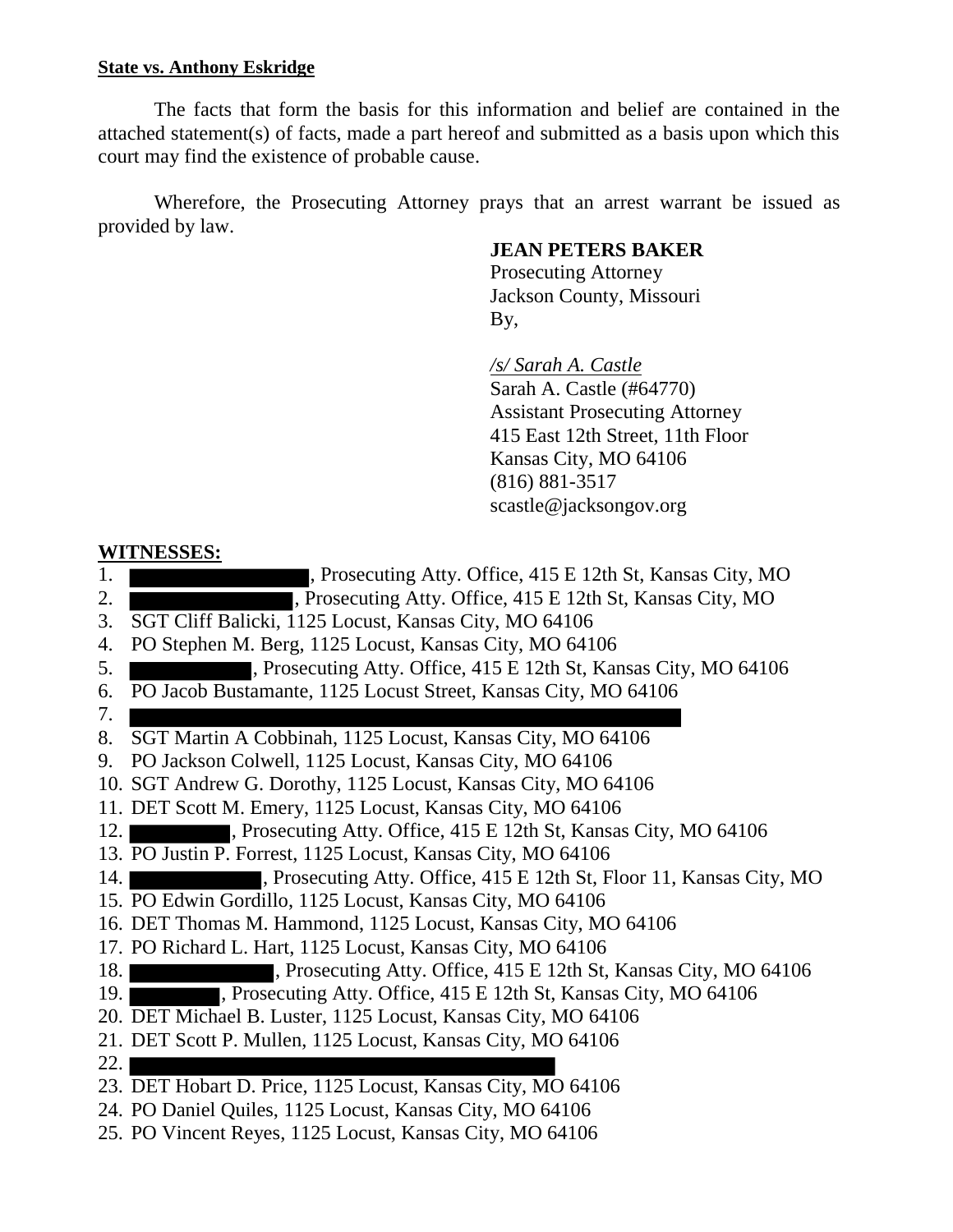#### **State vs. Anthony Eskridge**

- 26. PO Jasmine Ruchman, 1125 Locust, Kansas City, MO 64106
- 27. PO Kenneth G. Secaida, 1125 Locust, Kansas City, MO 64106
- 28. CST Benjamin Simmons, 2645 Brooklyn Ave., Kansas City, MO 64127
- 29. DET Brent R. Taney, 1125 Locust, Kansas City, MO 64106
- 30. DET Brian Tomanio, 1125 Locust, Kansas City, MO 64106
- 31. CST Greg VanRyn, 2645 Brooklyn Ave., Kansas City, MO 64127
- 32.
- 33. PO Adison D. Waterman, 1125 Locust, Kansas City, MO 64106
- 34. PO Nikole Ziller, 1125 Locust, Kansas City, MO 64106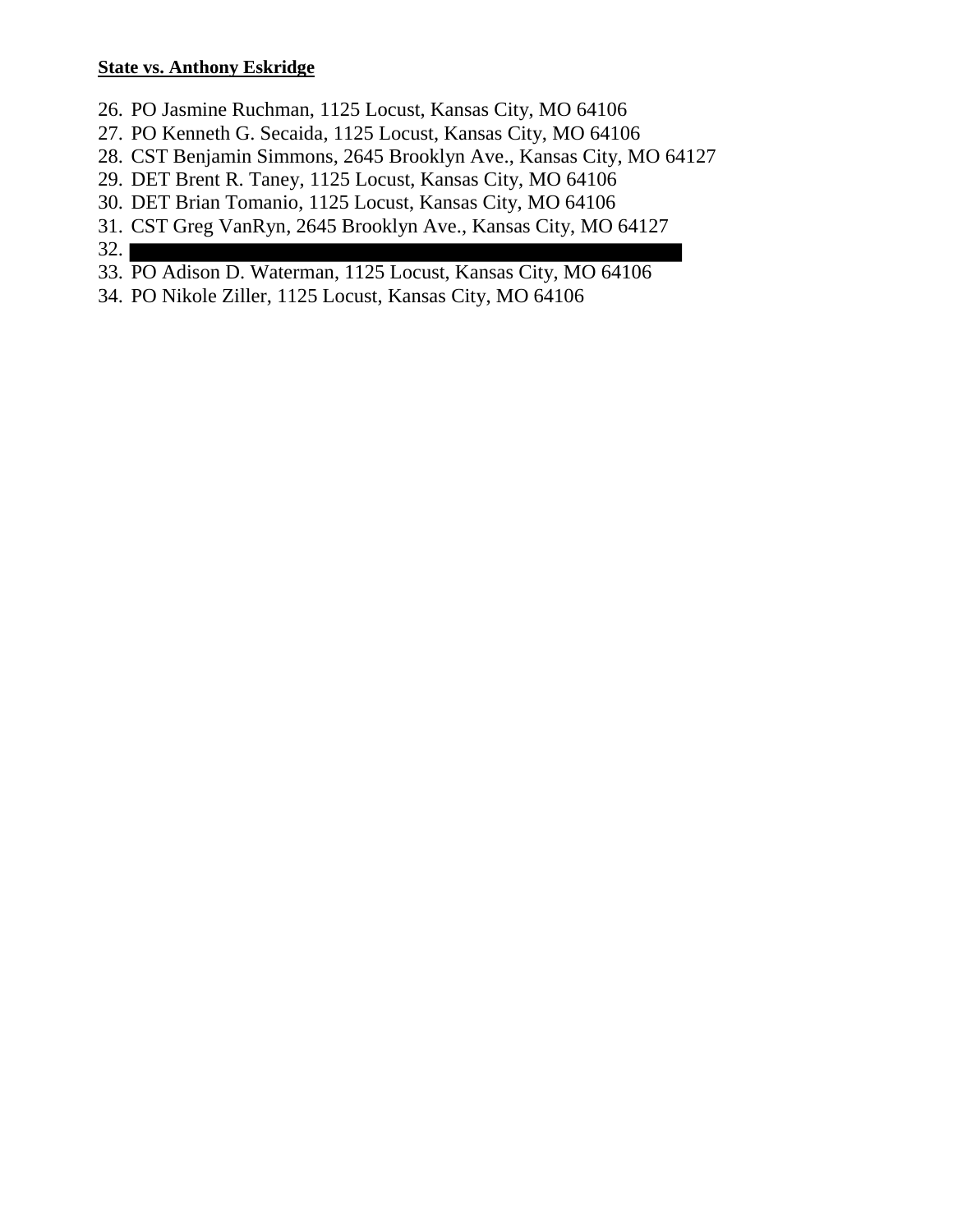#### I, Det. Tom Hammond #4775

(Name and identify law enforcement officer, or person having information as probable cause.)

knowing that false statements on this form are punishable by law, state that the facts contained herein are true.

I have probable cause to believe that on 11-29-2018, at 2620 Van Brunt Blvd #2 in (Date) (Address)

Kansas City, Jackson Missouri Anthony O. Eskridge (County) (Name of Offender(s))

B/M 12-08-1994 committed one or more criminal offense(s).

<span id="page-6-1"></span><span id="page-6-0"></span>(Description of Identity)

Murder Robbery Aggravated Assault Armed Criminal Action

The facts supporting this belief are as follows:

On 11-29-2018 at 2006 hours, Officers from the Kansas City Missouri Police Department were dispatched to 2620 Van Brunt Blvd in regard to a shooting. Upon arrival Officers responded to apartment #2 where they located blood outside of the apartment and evidence of a shooting inside the apartment. Two living victims were located upstairs in apartment #6. Both living victims were transported to an area hospital. Two witnesses who were present during the shooting responded to Police Headquarters to provide statements.

While on scene Officers were notified an unknown black male shooting victim was dropped off at the VA Hospital. The unknown black male victim was transferred to another area hospital where he later died as a result of his injuries.

Witness #1 stated she, the male living victim, and their six month old child were at 2620 Van Brunt Blvd #2 hanging out with the female living victim and witness #2. Witness #1 stated the female living victim was texting someone named "Anthony" about coming over. Witness #1 stated "Anthony" and another black male (later identified as the deceased black male) had been at the same apartment hanging out with everyone a few days prior. Witness #1 stated "Anthony" and the deceased male arrived at the apartment with a third unknown black male. Witness #1 stated when the apartment door opened she saw "Anthony" and the deceased male armed with guns and they started shooting. Witness #1 stated the male living victim did have a gun but she was not sure if he shot back or not. Witness #1 stated the third male with "Anthony" and the deceased male was armed but she did not see if he shot his gun. Witness #1 was shown a photo line-up with **Anthony O. Eskridge B/M 12-08- 1994** in the line-up and she positively identified him as the "Anthony" she had been referring to.

Witness #2 stated the same people were at the apartment as stated by Witness #1. Witness #2 stated the female living victim asked "Anthony" to come over. Witness #2 stated she opened the door for "Anthony" when he arrived at the apartment with several other black males. Witness #2 stated "Anthony" walked toward the male living victim and said something like, "Yo, run that heat". Witness #2 stated "Anthony" pulled out a gun and started shooting. Witness #2 stated she got on the ground and covered her head. Witness #2 stated the male